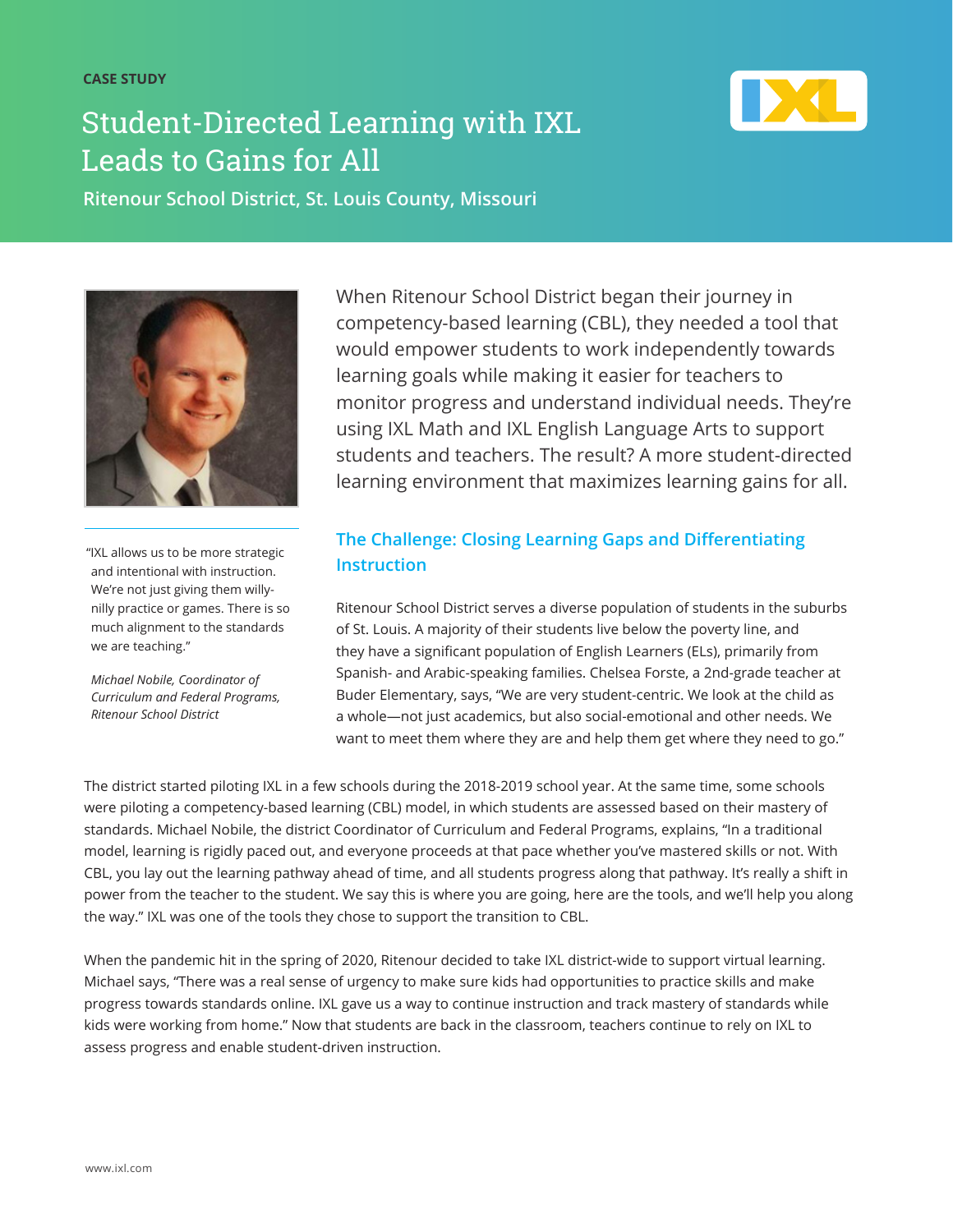

### **A Playlist for Student-Directed Learning**

IXL allows students to move towards mastery at their own pace with individualized instruction and practice. In Rachel Thomas's 6th-grade math class at Ritenour Middle School, she has created CBL "playlists" for students, which provide an ordered list of IXL codes aligned to the standards they are expected to master. She uses IXL to assess mastery and see which students are ready to move on to the next level. She also uses IXL for Tier 2 intervention, pulling out small groups of students to work on skills recommended by the IXL Real-Time Diagnostic.

Maggie Greenlaw, a 4th-grade teacher at Marvin Elementary, uses IXL to enable independent, student-directed learning within a CBL model. Students have folders with proficiency scales showing them the progression of skills they need to master within IXL. Students are assigned to one of four levels at the beginning of the year based on their initial diagnostic results. If they master all the skills on their first scale, they can start working their way through the next. Maggie says, "They don't need me to tell them what to do next. They are obsessed. They love to show me the codes they are working on and the progress they have made."

Chelsea's school has not yet moved to a formal CBL model, but she is also using IXL playlists with her 2nd-graders. Each student has a "Learning on my Level" binder with their IXL playlist. She has posters in the back of her classroom with the priority standards and the corresponding IXL codes. When students master a new skill, they can put their names on the poster. During small group instruction, Chelsea sometimes uses the IXL Group Jams, which allow all students in the group to work on the same problem at the same time. She loves how IXL encourages her students to take charge of their own learning. She says, "I overheard one student say to another, 'You don't need to ask Mrs. Forste what to do because this is about you.'"

#### **The IXL Effect: Igniting a Fire for Learning**

With IXL, students know exactly where they are in relation to mastery of their grade-level standards—and what they need to do to improve. Giving students insight into and control over their learning journeys facilitates growth for students at all points in the spectrum. In Maggie's 4th grade class, one student tested substantially below grade level in both reading and math at the beginning of the year. With the help of IXL, this student exceeded his end-of-year growth targets in the first semester and set new ones that will bring him close to grade-level mastery. Another student who started the year above grade level is challenging herself with advanced skills in IXL. Maggie says, "She's continued to make growth, something I don't always see in students like her. When she becomes curious about a topic we haven't learned yet, she knows she can search on IXL and learn how to do that skill."

Student progress in IXL translates to gains in the classroom and on benchmark assessments. Michael compares IXL use to scores on Evaluate, their district benchmark assessment. He says, "It's clear in looking at the data that schools and teachers who implement IXL consistently have an advantage when it comes to the benchmark. IXL allows me to dig deeply into the data so we can find those correlations to celebrate success and suggest next steps."

Rachel says, "This year, my students have shown the most growth I have ever seen on Evaluate—and it's because they are using IXL. They can see for themselves where their gaps are and what they need to do to close them." She had a number of students who demonstrated 90% or more mastery of grade-level math standards as of February, and she anticipates recommending a record number of students for pre-algebra next year in 7th grade.